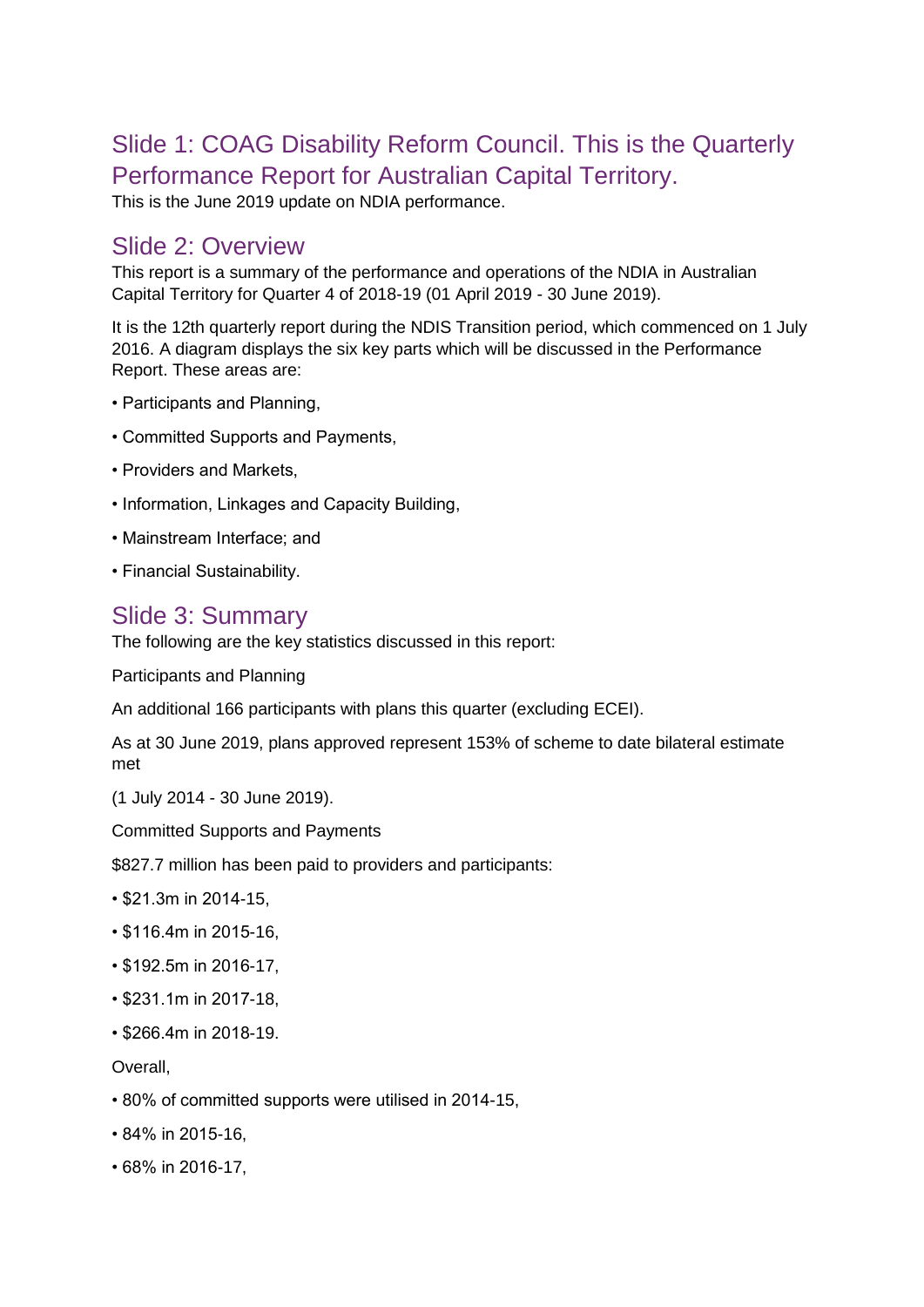• 72% in 2017-18.

The 2018-19 experience is still emerging.

The higher utilisation in earlier years is predominantly driven by higher in-kind supports provided.

Providers and Markets

1,643 approved providers, a 3% increase for the quarter.

33% of approved providers were active in Australian Capital Territory as at 30 June 2019, and 67% were yet to have evidence of activity.

75-95% of payments made by the NDIA are received by 25% of providers.

25% of service providers are individuals/sole traders.

Mainstream Interface

92% of active participants with a plan approved in 2018-19 Q4 access mainstream services.

### Slide 4: Part 1: Participants and Planning

The NDIS in Australian Capital Territory continues to grow with 166 additional participants with approved plans this quarter.

In total, over 7,700 participants have now been supported by the NDIS in Australian Capital Territory, with 59% receiving support for the first time.

#### Slide 5: Summary

The NDIS is fully operational in Australian Capital Territory.

The following are the key statistics on Participants and Planning:

7,786 participants have now been supported by the NDIS in Australian Capital Territory, including children in the ECEI program.

166 initial plans approved in 2018-19 Q4, excluding children in the ECEI program (representing 2% growth since last quarter).

0 children are being supported in the ECEI program, with no additional referrals to the ECEI gateway confirmed in 2018-19 Q4.

4,610 people have now received support for the first time.

153% of scheme to date bilateral estimate met (1 July 2014 to 30 June 2019).

## Slide 6: Quarterly Intake

There are three charts. The first chart displays the number of participants with access met (Eligible) by Participant Entry point. The second chart displays the number of participants with approved plans by Participant Entry Point. The third chart displays the number of participants with approved plans by Participant Pathway Type.

2018-19 Q4

Of the 150 participants deemed 'eligible' this quarter 95% were 'New' participants (i.e. had not transitioned from an existing State/Territory or Commonwealth program).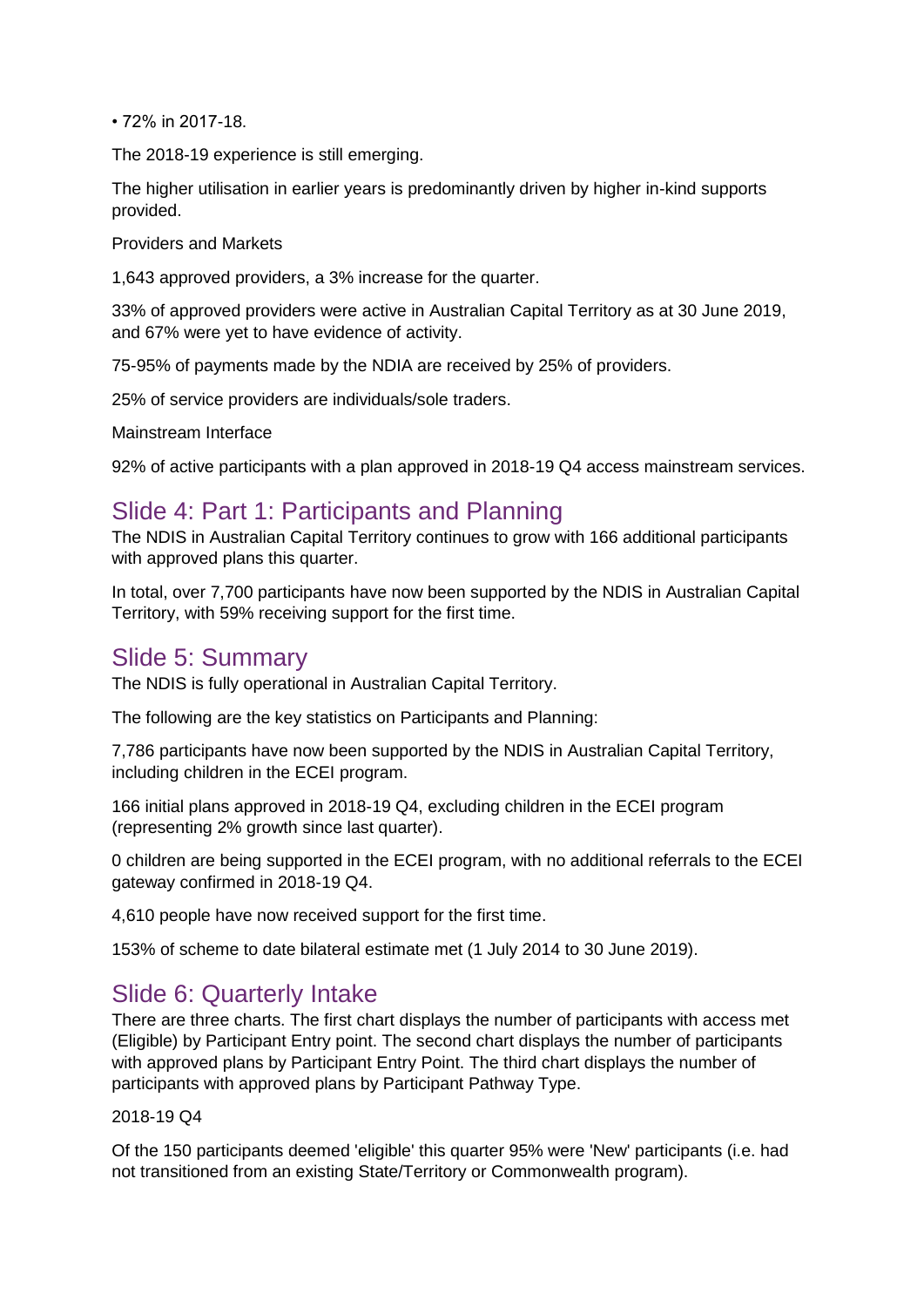Of the 166 plan approvals this quarter, 96% were 'New' participants (i.e. had not transitioned from an existing State/Territory or Commonwealth program), 54% entered with a permanent disability and 35 were previously confirmed as ECEI as at 2018-19 Q3.

The diagram displays the following key statistics on quarterly intake:

217 access decisions.

150 access met.

166 plan approvals (excluding ECEI).

0 ECEI.

### Slide 7: Quarterly Intake Detail

A chart displays the change in plan approvals between the current and previous quarter.

Plan approval numbers have increased from 7,620 at the end of 2018-19 Q3 to 7,786 by the end of 2018-19 Q4, an increase of 166 approvals.

There were no confirmed ECEI referrals at 30 June 2019 mainly due to children who were in the ECEI gateway at 31 March 2019 having an initial plan approved during the quarter. Children have also moved out of the ECEI gateway for other reasons including where the child has been referred to appropriate mainstream services.

Overall, 809 participants with approved plans have exited the Scheme, resulting in 6,977 active participants (including ECEI) as at 30 June 2019.

There were 1,570 plan reviews this quarter. This figure relates to all participants who have entered the scheme.

## Slide 8: Cumulative Position

There are two charts. The first chart displays the comparison between the cumulative plan approvals and the bilateral estimate per quarter. The second chart displays the number of plan approvals by participant referral pathway.

At the end of 2018-19 Q4, the cumulative total number of participants that have received support was 7,786. Of these, 2,887 transitioned from an existing State/Territory program, 289 transitioned from an existing Commonwealth program and 4,610 participants have received support for the first time.

Overall, since 1 July 2013, there have been 9,736 people with access decisions.

Cumulative position reporting is inclusive of trial participants for the reported period and represents participants who have or have had an approved plan.

The following are the key statistics on the cumulative position:

153% of scheme to date bilateral estimate met (1 July 2014 to 30 June 2019).

7,786 plan approvals to date.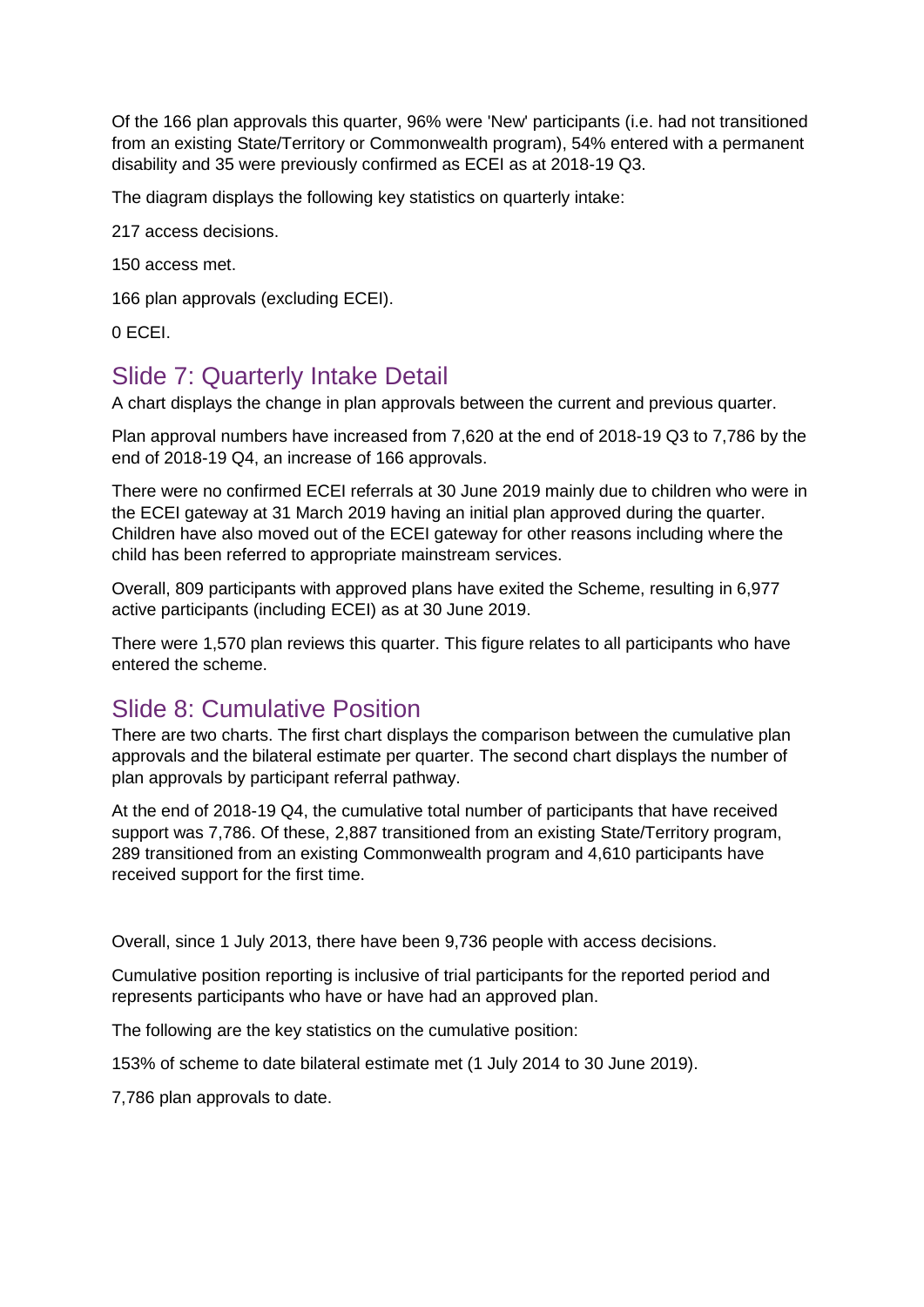# Slide 9: Participant Profiles by Age Group

There are two charts. The first chart displays the number of participants with an approved plan by age group for the current quarter. The second chart displays the percentage of participants with an approved plan by the participant's age group. This chart compares the current quarter against all prior quarters.

48% of participants entering in this quarter are aged 0 to 6 years, compared to 14% in prior quarters.

Note: The age eligibility requirements for the NDIS are based on the age as at the access request date. Participants with their initial plan approved aged 65+ have turned 65 since their access request was received.

# Slide 10: Participant Profiles by Disability Group

There are two charts. The first chart displays the number of participants with an approved plan by disability group for the current quarter. The second chart displays the percentage of participants with an approved plan by the participant's disability group. This chart compares the current quarter against all prior quarters.

Of the participants entering in this quarter, 25% had a primary disability of Developmental Delay compared with 7% in previous quarters. The large increase was mainly driven by the increase in participants aged 0 to 6 years entering in this quarter.

Note 1: Of the 9 active participants identified as having an intellectual disability, 1 (11%) has Down syndrome.

Note 2: Since 2017-18 Q1 Developmental Delay and Global Developmental Delay have been reported separately to the Intellectual Disability group.

# Slide 11: Participant Profiles by Level of Function

A chart displays the percentage of participants with an approved plan by the participant's level of function. This chart compares the current quarter against all prior quarters.

For participants with a plan approval in the current quarter:

- 52% of active participants had a relatively high level of function.
- 35% of active participants had a relatively moderate level of function.
- 14% had a relatively low level of function.

These relativities are within the NDIS participant population, and not comparable to the general population.

# Slide 12: Participant Profiles by Gender

The figure on the right displays the amount and percentage of participants with an approved plan per the participant's gender group. This figure compares the current quarter against all prior quarters.

The majority of participants are males.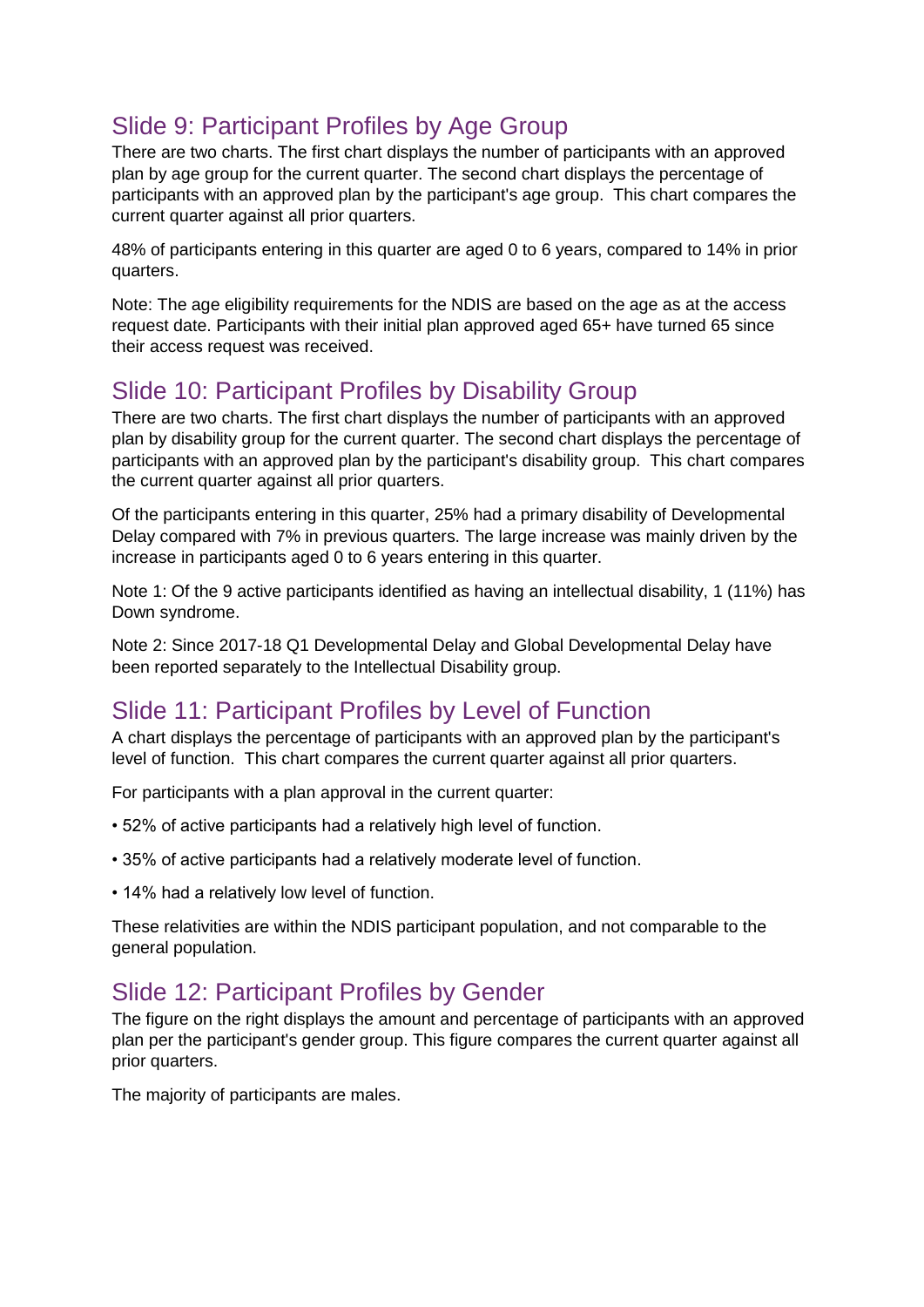# Slide 13: Participant Profiles

There are three charts. The first chart displays the percentage of participants with an approved plan by the participant's Aboriginal & Torres-Strait Islander status. The second chart displays the percentage of participants with an approved plan by the participant's Young people in residential aged care status. The third chart displays the percentage of participants with an approved plan by the participant's Culturally and Linguistically Diverse status. All three charts compare the current quarter against all prior quarters.

Of the participants with a plan approved in 2018-19 Q4:

• 7.3% were Aboriginal or Torres Strait Islander, compared with 4.1% in previous periods combined.

• 1.2% were young people in residential aged care, compared with 0.7% in previous periods combined.

• 7.3% were culturally and linguistically diverse, compared with 10.5% in previous periods combined.

The following are the key statistics for the current quarter on Aboriginal & Torres-Strait Islander status.

12 Aboriginal and Torres Strait Islander.

144 Not Aboriginal and Torres Strait Islander.

9 Not Stated.

The following are the key statistics for the current quarter on Young people in residential aged care status.

2 Young people in residential aged care.

163 Not young people in residential aged care.

The following are the key statistics for the current quarter on Culturally and Linguistically Diverse status.

12 Culturally and linguistically diverse.

153 Not culturally and linguistically diverse.

0 Not stated.

### Slide 14: Plan Management Support Coordination

Two charts display the proportion of support coordination and plan management for participants. These charts compare the current quarter against all prior quarters (transition only).

The proportion of participants electing to fully or partly self-manage their plan was lower in 2018-19 Q4 at 40%, compared with 42% in previous quarters combined.

36% of participants who have had a plan approved in 2018-19 Q4 have support coordination in their plan, compared to 31% in previous quarters combined.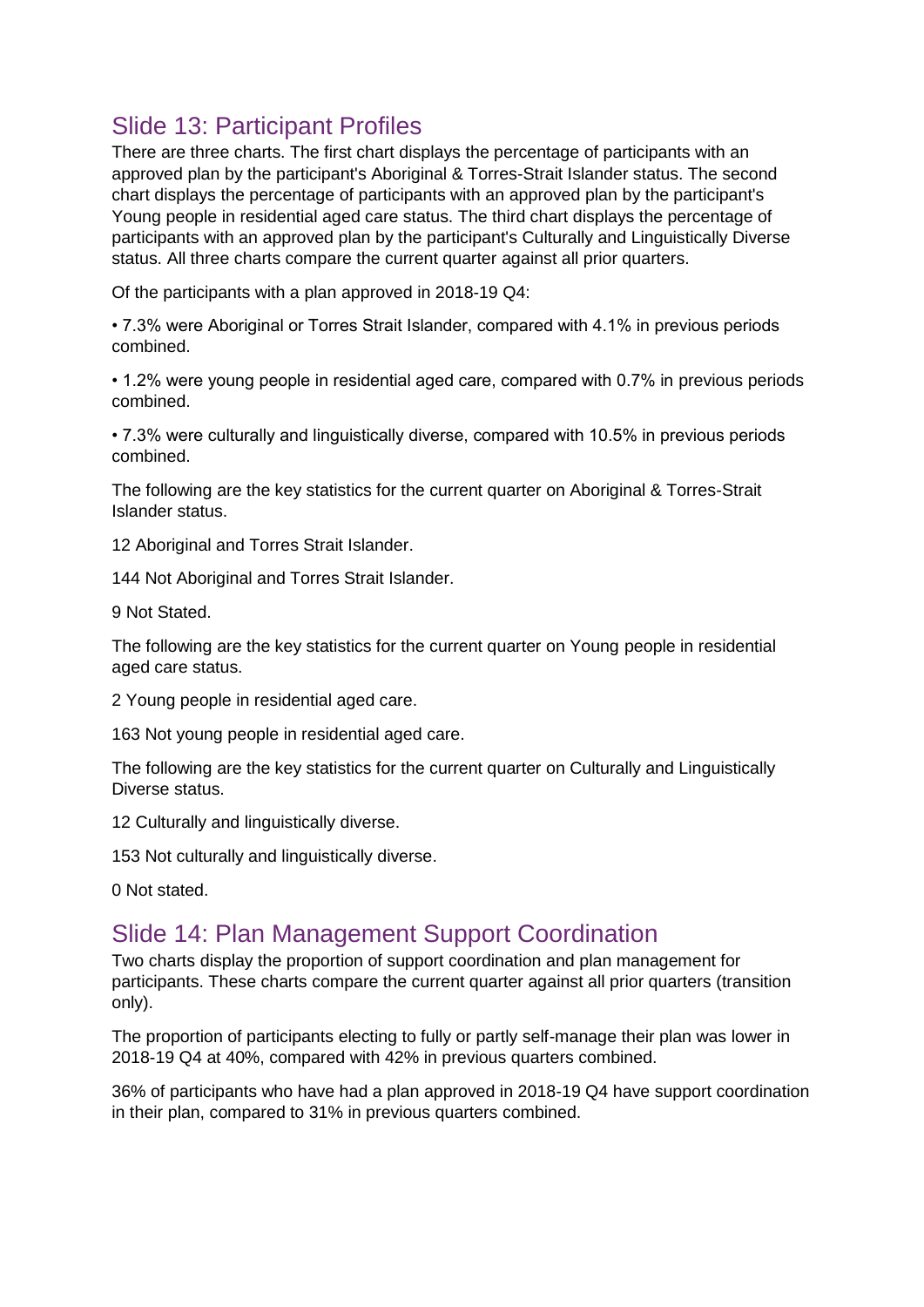# Slide 15: Plan Activation

Two charts display the proportion of the duration to activate plans. These charts compare participants with initial plans approved in 2018-19 Q1, against those with initial plans approved in prior quarters (transition only).

Plan activation refers to the amount of time between a participant's initial plan being approved, and the date the participant first receives support. In-kind supports are included.

The percentage of participants who activated plans within 90 days of initial plan approval was:

- 75% of participants entering in 2018-19 Q2.
- 78% of participants entering in previous quarters combined.

Plan activation figures are approximations based on payment data. As there is a lag between when the support is provided to a participant, and the payment being made, these statistics are a conservative estimate; it is likely plan activation is faster than presented.

Note: Participants with initial plans approved after the end of 2018-19 Q2 have been excluded from the charts. They are relatively new and it is too early to examine their durations to activation.

## Slide 16: Participant Outcomes

A chart displays selected key baseline indicators for participants.

This information on participant outcomes has been collected from 91% of participants who have received their initial plan since 1 July 2016 (when they entered the scheme).

• 69% of participants school age to 14 are able to make friends outside of family/carers, compared to 61% of participants aged 0 to before school.

• 60% of participants aged 0 to before school are engaged in age appropriate community, cultural or religious activities, compared to 36% - 46% for other age groups.

• 81% of participants from school age to 14 attend school in a mainstream class, compared to 63% of participants aged 15 to 24.

• 31% of participants aged 25 and over have a paid job, compared to 26% of participants aged 15 to 24.

• 78% of participants aged 25 and over choose what they do every day, compared to 58% of participants aged 15 to 24.

## Slide 17: Family/Carers Outcomes

A chart displays selected key baseline indicators for family and carers of participants.

The percentage of participants' families/carers when they entered the Scheme (baseline indicators):

• working in a paid job was highest for participants aged 15 to 24 (69%).

• able to advocate for their child/family member was highest for participants aged 0 to 14 (84%).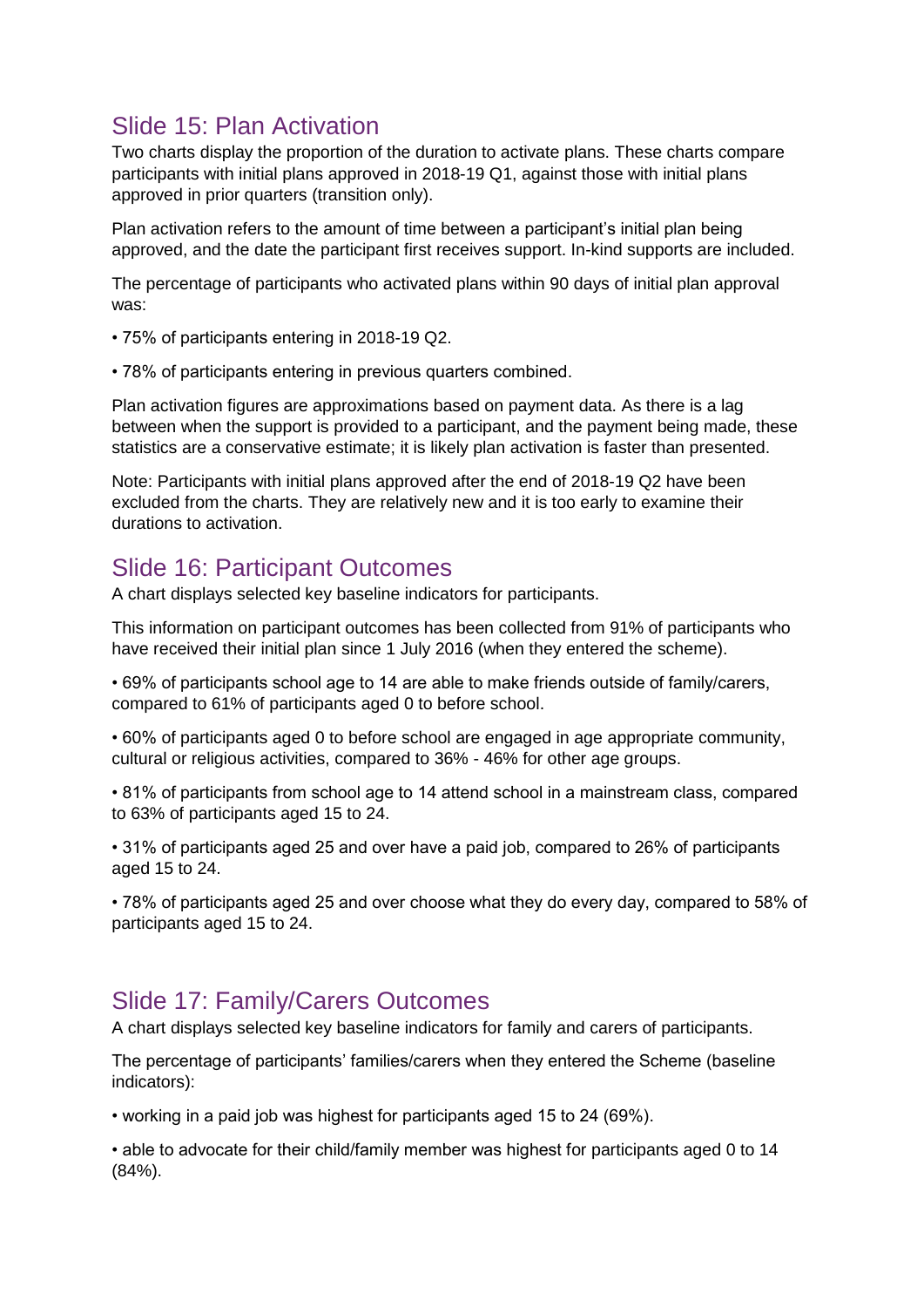• who have friends and family they can see as often as they like was highest for participants aged 0 to 14 (52%).

• who feel in control selecting services was highest for participants aged 15 to 24 (45%).

• who support/plan for their family member through life stage transitions was highest for participants aged 0 to 14 (89%).

#### Slide 18: Has the NDIS helped? Participants

Charts display, from year 1 to year 2, the responses from participants to the question: 'Has the NDIS helped?' split into age categories and life domains.

This data reflects participants' perceptions on whether engagement with the NDIS has helped them.

The NDIA asked the question 'Has the NDIS helped?' to individuals who entered the Scheme between 1 July 2016 and 30 June 2017, after their first year participating in the Scheme and again at the end of their second year of the Scheme.

In general, participants' perceptions of whether the NDIS has helped improved from year one to year two.

### Slide 19: Has the NDIS helped? Family/Carers

Chart display, from year 1 to year 2, the percentage of family and carers who thought the NDIS has helped in various domains.

This data reflects families and carers' perceptions on whether engagement with the NDIS has helped them.

The NDIA asked the question 'Has the NDIS helped?' to families and carers of individuals who entered the Scheme between 1 July 2016 and 30 June 2017, after their first year participating in the Scheme and again at the end of their second year of the Scheme.

In general, family and carers' perceptions of whether the NDIS has helped improved from year one to year two. The exceptions were family and carers enjoying health and wellbeing as well as being able to access service, programs and activities for participants 15 years and over which deteriorated from year one to year two.

#### Slide 20: Participants in Work

A chart displays, from baseline to year 2, the percentage of participants in paid work by age group.

The NDIA is acutely aware of the benefits that employment brings to participants and tracks employment outcomes to see whether the NDIS has helped participants to find paid work.

Baseline measures on employment are collected as a participant enters the Scheme, after their first year and again at the end of their second year of the Scheme. This data relates to participants who entered the Scheme between 1 July 2016 and 30 June 2017.

The percentage of participants in paid work increased this quarter from 23% to 34% for those aged 15 to 24 and increased from 30% baseline to 31% for those aged 25 and over. Overall, the percentage of participants in employment increased from 29% to 32%.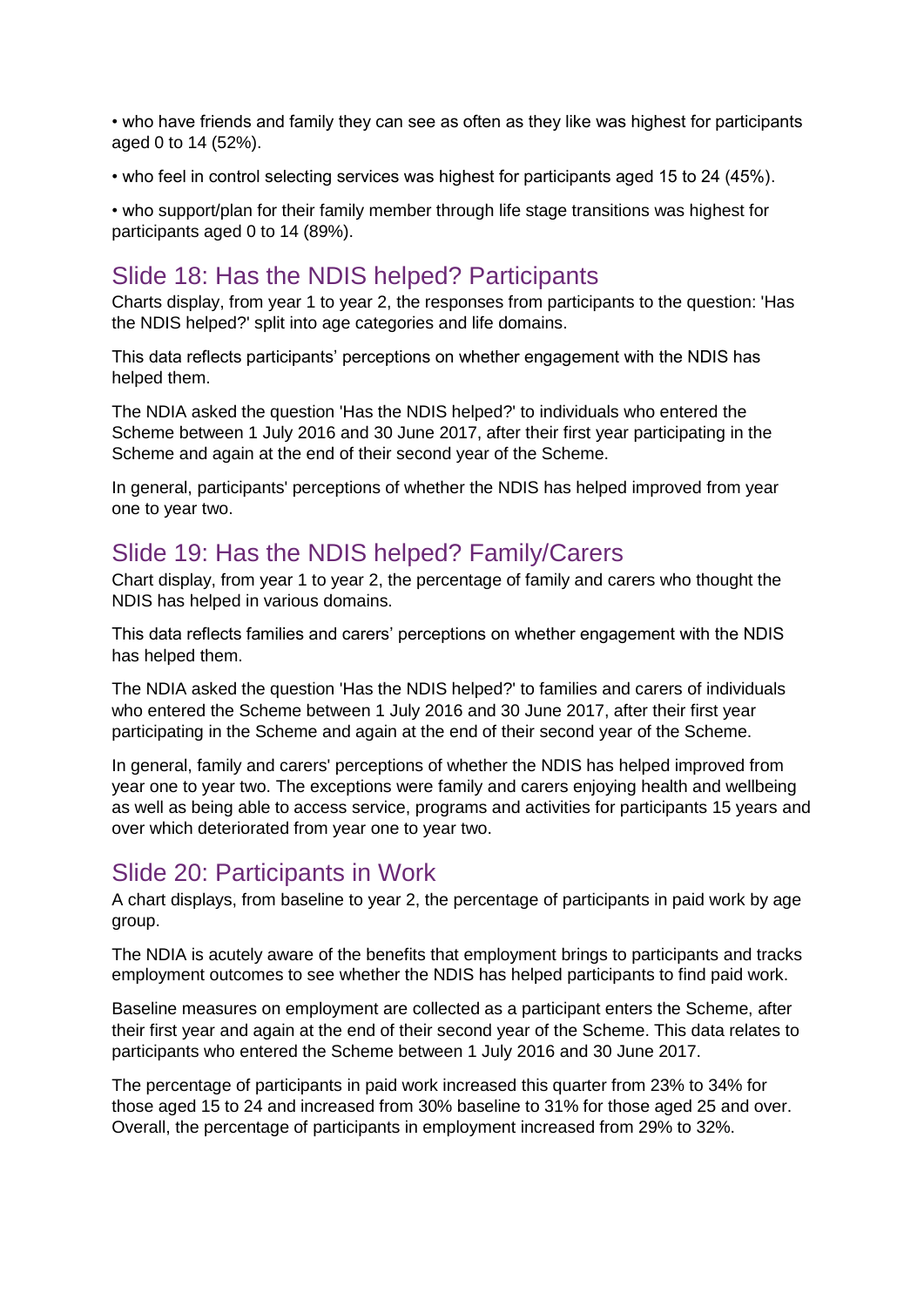# Slide 21: Participants involved in community and social activities

A chart displays, from baseline to year 2, the percentage of participants engaged in social activities in their community.

The number of participants engaging in community and social activities is one of the key measures for ensuring quality experiences and outcomes for participants.

For participants who entered the Scheme between 1 July 2016 and 30 June 2017, levels of engagement in community and social activity are being tracked to see whether the NDIS has helped them to increase their participation.

The percentage of participants engaged in social activities in their community increased from 30% to 39% for those aged 15 to 24 and increased from 36% to 45% for those aged 25 and over. Overall, the percentage increased from 35% to 44%.

## Slide 22: Participant Satisfaction

A chart displays, by quarter, the proportion of participants describing satisfaction with the Agency's planning process as 'good' or 'very good'.

Due to low number of participant survey responses in 2018-19 Q4, participant satisfaction is not shown for this quarter.

Participant satisfaction continues to be high, but has fluctuated at around or below the trial site level.

Note: Participant satisfaction results are not shown if there is insufficient data in the group.

# Slide 23: Participant Satisfaction – New Survey Method

A chart displays, for prior quarters compared with the current quarter, the proportion of participants who agreed with statements about different stages of the NDIS participant pathway."

A new participant satisfaction survey has been developed to better record the experience of NDIS participants and their families and carers at different stages of the participant pathway.

It began roll-out on 1 September 2018 and will become the primary tool for analysing participant experience. The new survey is designed to gather data at the four primary stages of the participant pathway:

- Access.
- Pre-planning.
- Planning.
- Plan Review.

There have been improvements in participant satisfaction at the plan review stage this quarter. For other stages of the pathway, it is not possible to compare the results this quarter with those from prior periods due to small numbers. Generally there is still work required to improve participant understanding of the NDIS process and what happens next for individuals at each stage of the process.

Note: Participant satisfaction results are not shown if there is insufficient data in the group.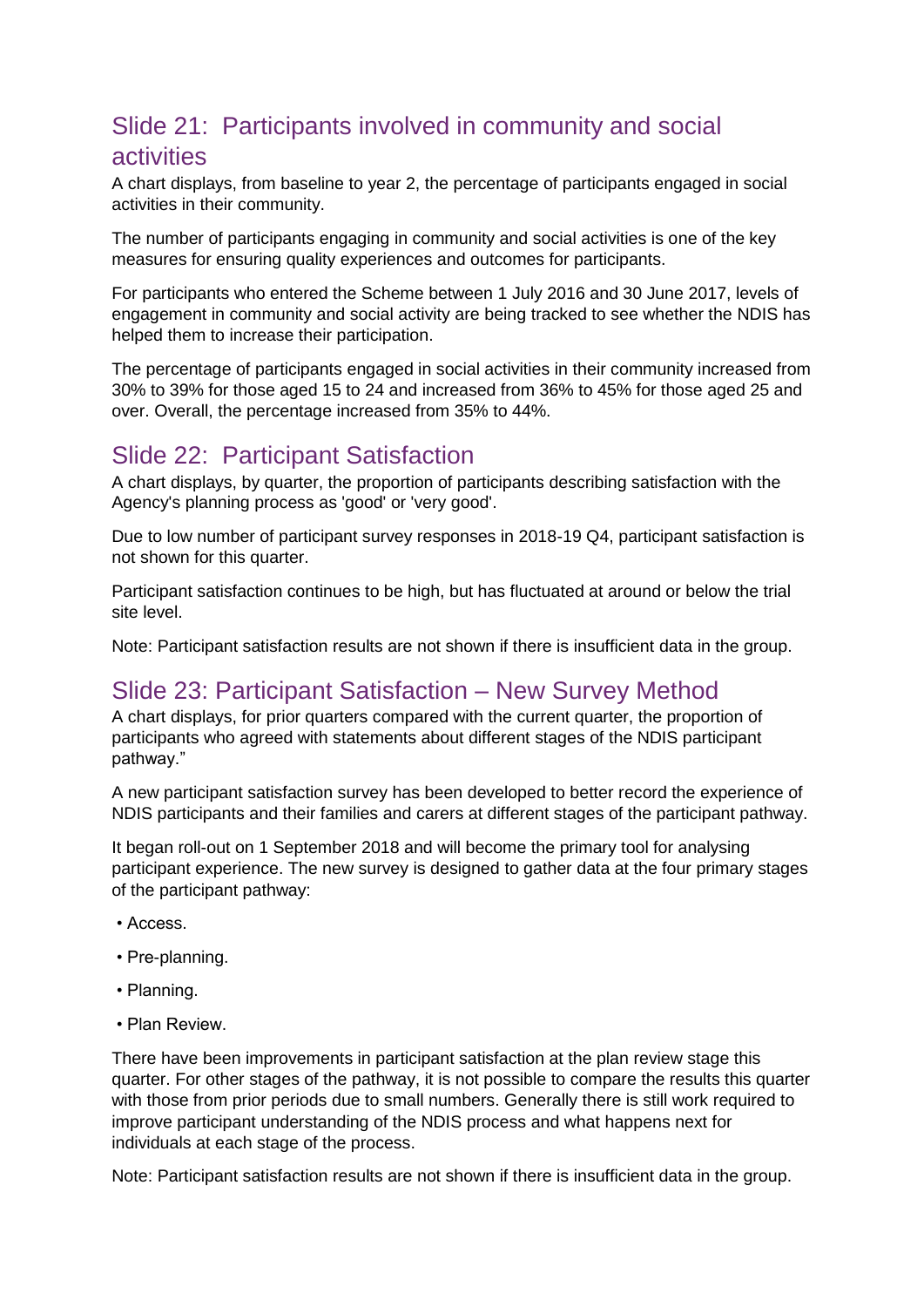# Slide 24: Part 2: Committed Supports and Payments

Both committed and paid supports to participants are increasing in line with the growing scheme.

Of the \$1.1 billion that has been committed in participant plans, \$827.7 million has been paid to date.

### Slide 25: Summary

This section presents information on the amount committed in plans and payments to service providers and participants.

Summary of payments for supports provided by financial year since the NDIS was launched:

2014-15: \$21.3m,

2015-16: \$116.4m,

2016-17: \$192.5m,

2017-18: \$231.1m,

2018-19: \$266.4m.

Percentage of committed supports utilisation by financial year:

2014-15: 80%,

2015-16: 84%,

2016-17: 68%,

2017-18: 72%.

Utilisation of committed supports in 2018-19 is still emerging.

### Slide 26: Committed Supports and Payments

A table and a graph show the comparison between the total committed supports and paid support for each year since scheme inception.

This data shows the committed supports by the year they are expected to be provided, in comparison to the committed supports that have been paid.

Of the \$1.1 billion that has been committed in participant plans, \$827.7 million has been paid to date.

Summary of committed supports paid in financial years since the NDIS launched:

2014-15: \$21.3m,

2015-16: \$116.4m,

2016-17: \$192.5m,

2017-18: \$231.1m,

2018-19: \$266.4m.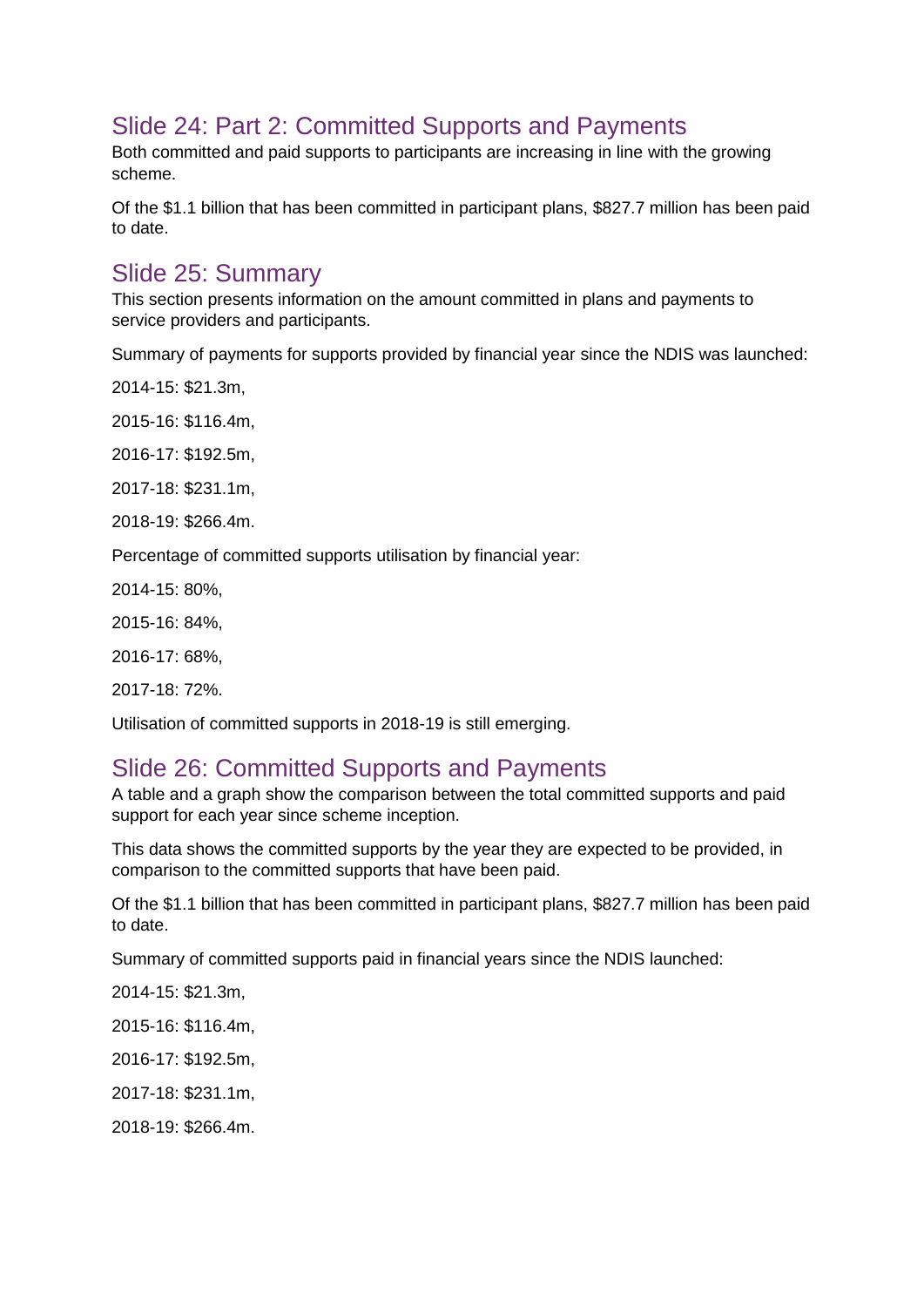# Slide 27: Committed Supports by Cost Band

Two charts (including and excluding SIL) show the comparison of the distribution of average annualised committed supports by cost band for the current and previous quarter.

This quarter, the change in the distribution of average annualised committed supports was driven by the indexation of plans to reflect 2019-20 price changes which was applied on 30 June 2019. This is the case whether Supported Independent Living (SIL) supports are included or excluded in the figures.

# Slide 28: Committed Supports by Age Band

A graph shows the comparison between the average annualised committed supports by age band for the current and previous quarter.

This quarter, the average annualised committed supports have increased compared to prior quarters. The increase was driven by indexation of plans to reflect 2019-20 price changes which was applied on 30 June 2019.

The average annualised committed supports increase steeply between participants 0-6 through to age 35, stabilising through to age 54 and reducing in participants aged 55 years and older.

Note: The age eligibility requirements for the NDIS are based on the age as at the access request date. Participants with their initial plan approved aged 65+ have turned 65 since their access request was received.

# Slide 29: Committed Supports by Disability Group

A graph shows the comparison between the average annualised committed supports by primary disability group for the current and previous quarter.

The highest average annualised committed supports are for participants with Spinal Cord Injury, Acquired Brain Injury and Cerebral Palsy.

# Slide 30: Committed Supports by Level of Function

A graph shows the comparison between the average annualised committed supports by level of function for the current and previous quarter.

The average annualised committed supports generally increase among participants with higher needs.

Note 1: Average annualised committed supports are not shown if there are insufficient data in the group.

Note 2: High, medium and low function is relative within the NDIS population and not comparable to the general population.

## Slide 31: Utilisation of Committed Supports

A graph shows the comparison between the utilisation of committed supports by the year that the support was expected to be provided.

This data demonstrates the utilisation of committed supports by the year they were expected to be provided as at 31 March 2019 and 30 June 2019.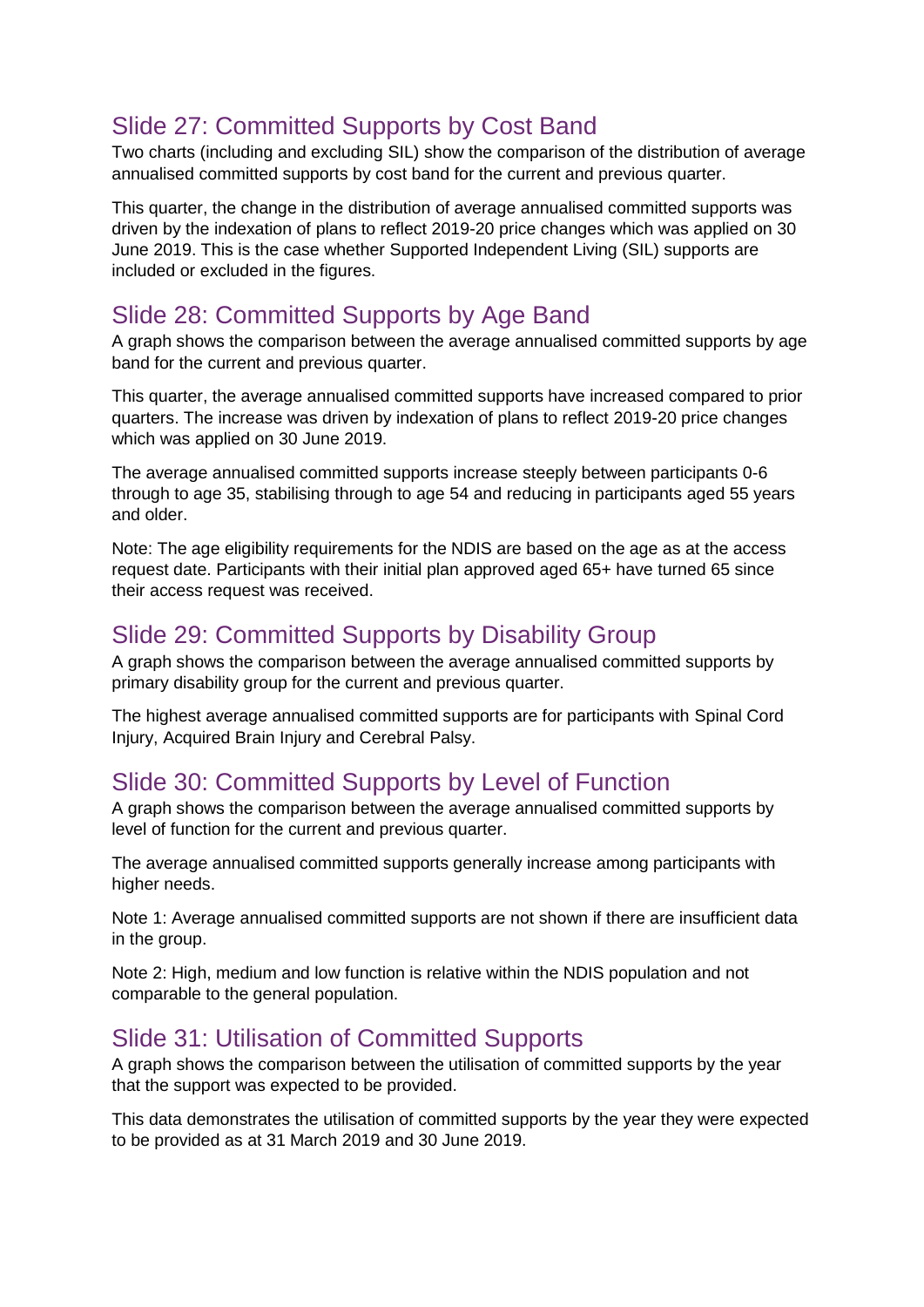As there is a lag between when support is provided and when it is paid, the utilisation in 2018-19 will increase.

Experience shows that participants utilise less of their first plan, compared with their second and subsequent plans, as it takes time to familiarise with the NDIS and decide which supports to use.

The higher utilisation in earlier years is predominantly driven by higher in-kind supports provided.

Experience for 2018-19 is still emerging.

#### Slide 32: Part 3: Providers and Markets

The provider network grows in scale and diversity, increasing participants' access to high quality services.

There were a total of 1,643 providers as at 30 June 2019, representing a 3% increase on last quarter. Of these, 33% were active.

#### Slide 33: Summary

This section contains information on registered service providers and the market, with key provider and market indicators presented.

Provider registration

•To provide supports to NDIS participants, a service provider is required to register and be approved by the NDIA.

•Providers register with the NDIA by submitting a registration request, indicating the types of support they are accredited to provide.

How providers interact with participants

•NDIS participants have the flexibility to choose the providers who support them.

•Providers are paid for disability supports and services provided to the participants.

The following are the key statistics:

1,643 approved providers, 33% of which were active in Australian Capital Territory at 30 June 2019.

75-95% of payments made by the NDIA are received by 25% of providers.

25% of service providers are individuals/sole traders.

Assistance products for personal care and safety has the highest number of approved service providers, followed by personal mobility equipment and household tasks.

#### Slide 34: Providers over time

A chart displays the cumulative number of approved service providers since December 2016 by the type of provider, individual/sole trader or company/organisation.

As at 30 June 2019, there were 1,643 registered service providers, of which 404 were individual/sole trader operated businesses and 1,239 were companies or organisations.

25% of approved service providers are individuals/sole traders.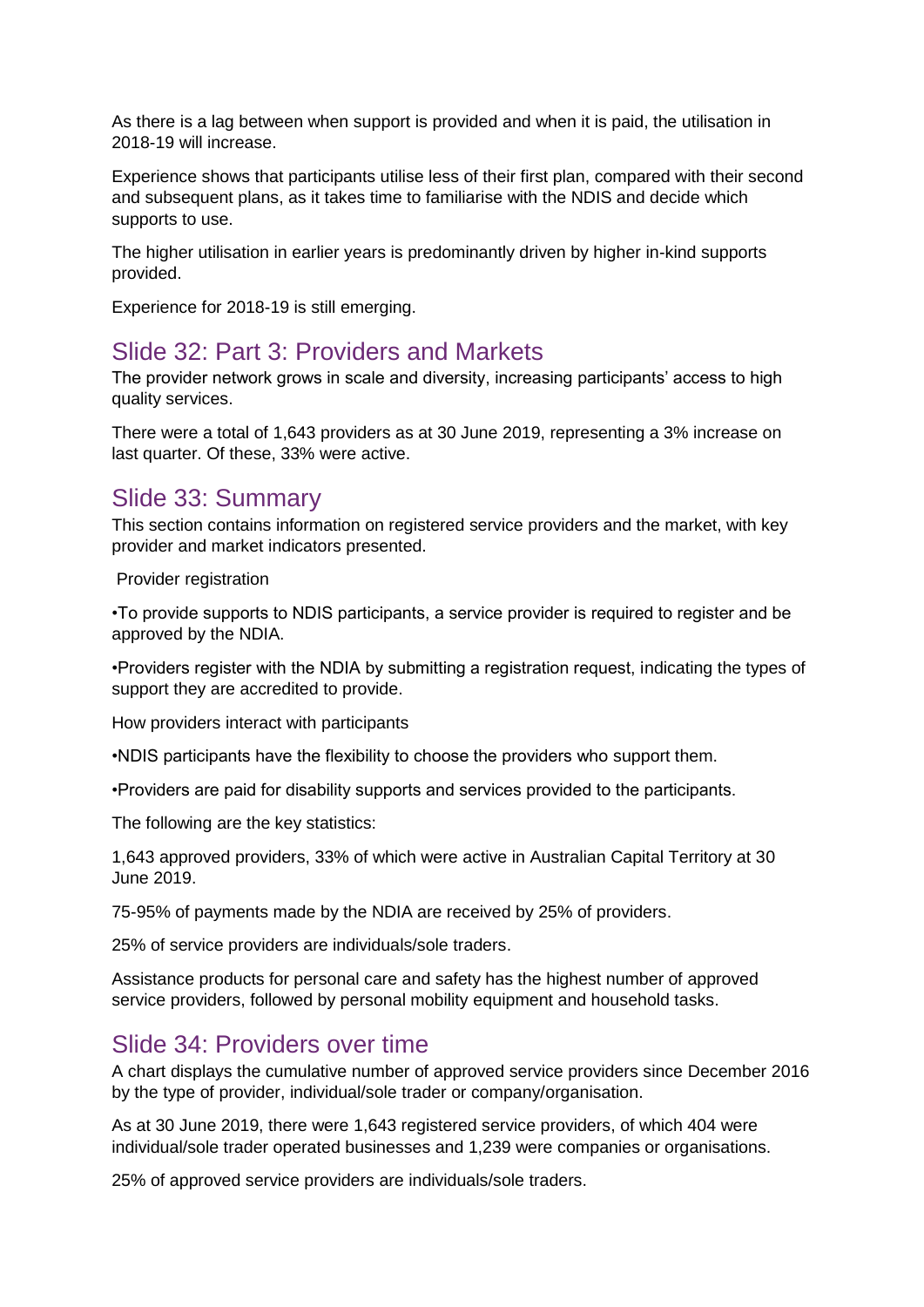The number of approved service providers increased by 3% from 1,589 to 1,643 in the quarter.

1.07 average providers per participant.

#### Slide 35: Proportion of Active Providers

The figure displays the proportion of active and not yet active providers.

As at 30 June 2019, 33% of providers were active and 67% were inactive.

Of the total providers, 105 began delivering new supports in the quarter.

### Slide 36: Approved Registration Groups

A chart displays the approved providers by the changes in registration group and percentage over the quarter.

The number of approved providers has increased for most registration groups over the quarter.

The registration groups with the largest numbers of approved providers continue to grow:

- Assistance products for personal care and safety: from 497 to 513 (4% increase).
- Personal Mobility Equipment: from 354 to 366 (3% increase).
- Household Tasks: from 331 to 342 (3% increase).
- Therapeutic Supports: from 306 to 321 (5% increase).
- Assistive equipment for recreation: from 273 to 287 (5% increase).

#### Slide 37: Active Registration Groups

A chart displays the active providers by the changes in registration group and percentage over the quarter.

The number of providers active in each registration group has increased for some registration groups over the quarter.

The registration groups with the largest numbers of active providers continue to grow:

- Therapeutic Supports: from 205 to 210 (2% increase).
- Household tasks: from 112 to 118 (5% increase).
- Assistance products for personal care and safety: from 98 to 106 (8% increase).

• Assistance in coordinating or managing life stages, transitions and supports: from 82 to 85 (4% increase).

• Participation in community, social and civic activities: from 77 to 80 (4% increase).

### Slide 38: Market share of top providers

An object displays the market share of the top 25% of providers by registration group.

25% of service providers received 75-95% of the dollars paid for major registration groups.